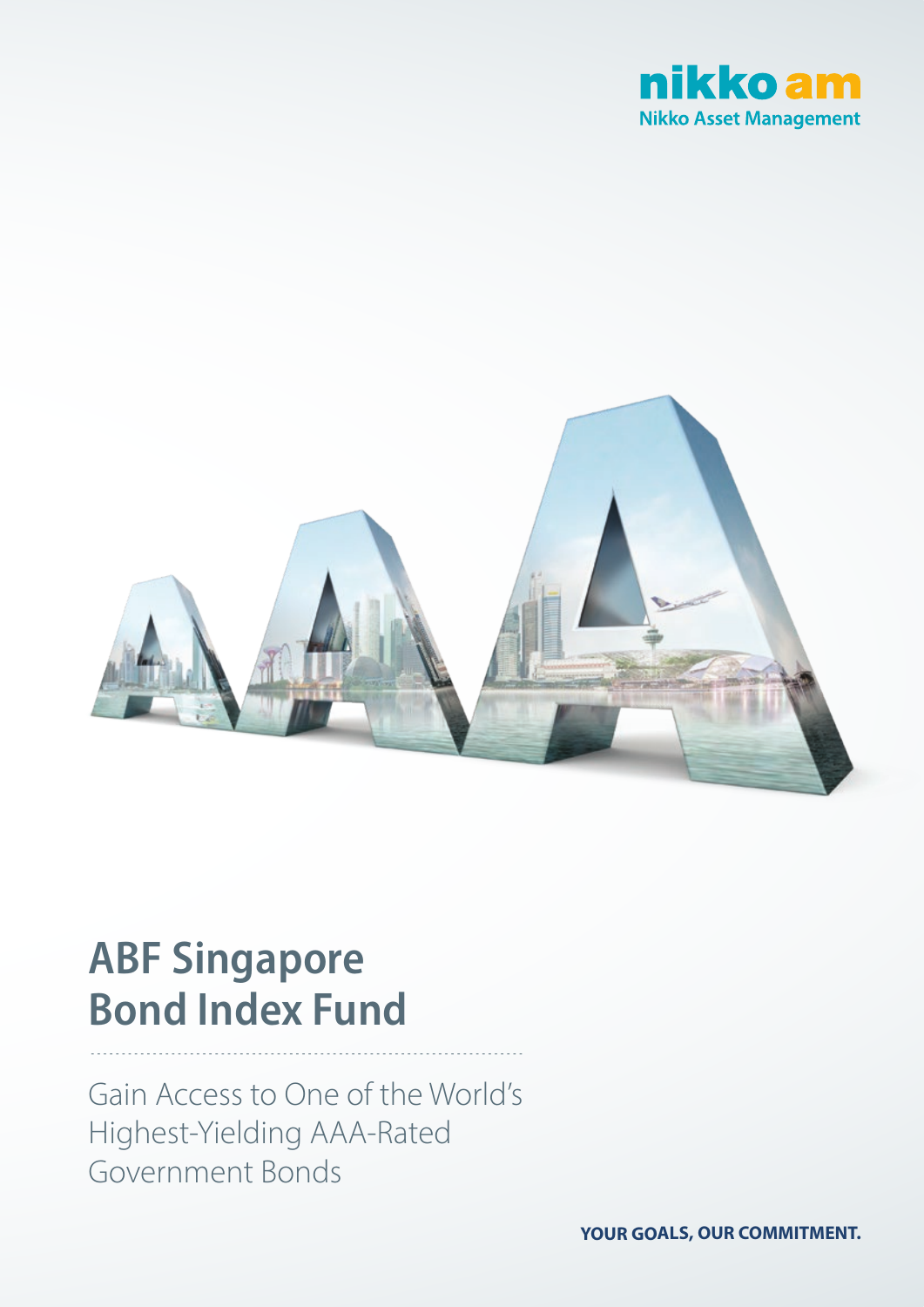# **ABF Singapore Bond Index Fund**

The ABF Singapore Bond Index Fund is Singapore's first bond ETF. It seeks to track the total return of the Index before expenses.

It adopts a full replication strategy, investing substantially all of its assets in the bond securities of the Index, and in the same approximate proportion of their weightings within the Index.

In Singapore, the ABF Singapore Bond Index Fund is classified as an Excluded Investment Product. This means that a Customer Account Review is not required before an investor transacts in the fund.

The Fund is included under the CPF Investment Scheme ("CPFIS") – Ordinary Account and has been classified by the CPF Board under the Low to Medium Risk - Narrowly Focused - Country - Singapore.

### **Fund Details**

| <b>Benchmark</b>                       | iBoxx ABF Singapore Bond Index total return series         |  |  |
|----------------------------------------|------------------------------------------------------------|--|--|
| <b>Listing Date</b>                    | 31 August 2005                                             |  |  |
| <b>Fund Structure</b>                  | Open-ended Listed Unit Trust traded on Singapore Exchange  |  |  |
| <b>Lot Structure</b>                   | 1 unit per lot                                             |  |  |
| <b>Dividend Distribution Frequency</b> | Semi-annually <sup>^</sup>                                 |  |  |
| <b>Manager</b>                         | Nikko Asset Management Asia Limited                        |  |  |
| <b>Trustee</b>                         | HSBC Institutional Trust Services (Singapore) Limited      |  |  |
| <b>Management Fee</b>                  | $0.15%$ p.a                                                |  |  |
| <b>Designated Market Makers</b>        | Flow Traders Asia Pte. Ltd. / Phillip Securities Pte. Ltd. |  |  |
| <b>SGX Stock Code</b>                  | A35                                                        |  |  |
| <b>SGX Trading Name</b>                | ABF SG BOND ETF                                            |  |  |
| <b>Bloomberg Ticker</b>                | <b>SBIF SP</b>                                             |  |  |
| <b>ISIN</b>                            | SG1S08926457                                               |  |  |

\* Please note that the Fund is subject to risks, including but not limited to interest rate risk, market risk and liquidity risk. Please refer to the Fund prospectus for more information on risks of investing in the Fund.

^ Distributions are not guaranteed and are at the absolute discretion of the Manager. Please refer to the Fund's prospectus and Product Highlight Sheet for further details.

#### **The ABF Singapore Bond Index Fund could be of interest to investors:**



seeking a portfolio of high quality Singapore-government/governmentlinked bonds

seeking potentially higher returns\* than SGD risk-free rate in the medium to long-term

seeking a lower risk asset class that has mostly performed well during periods of adverse market conditions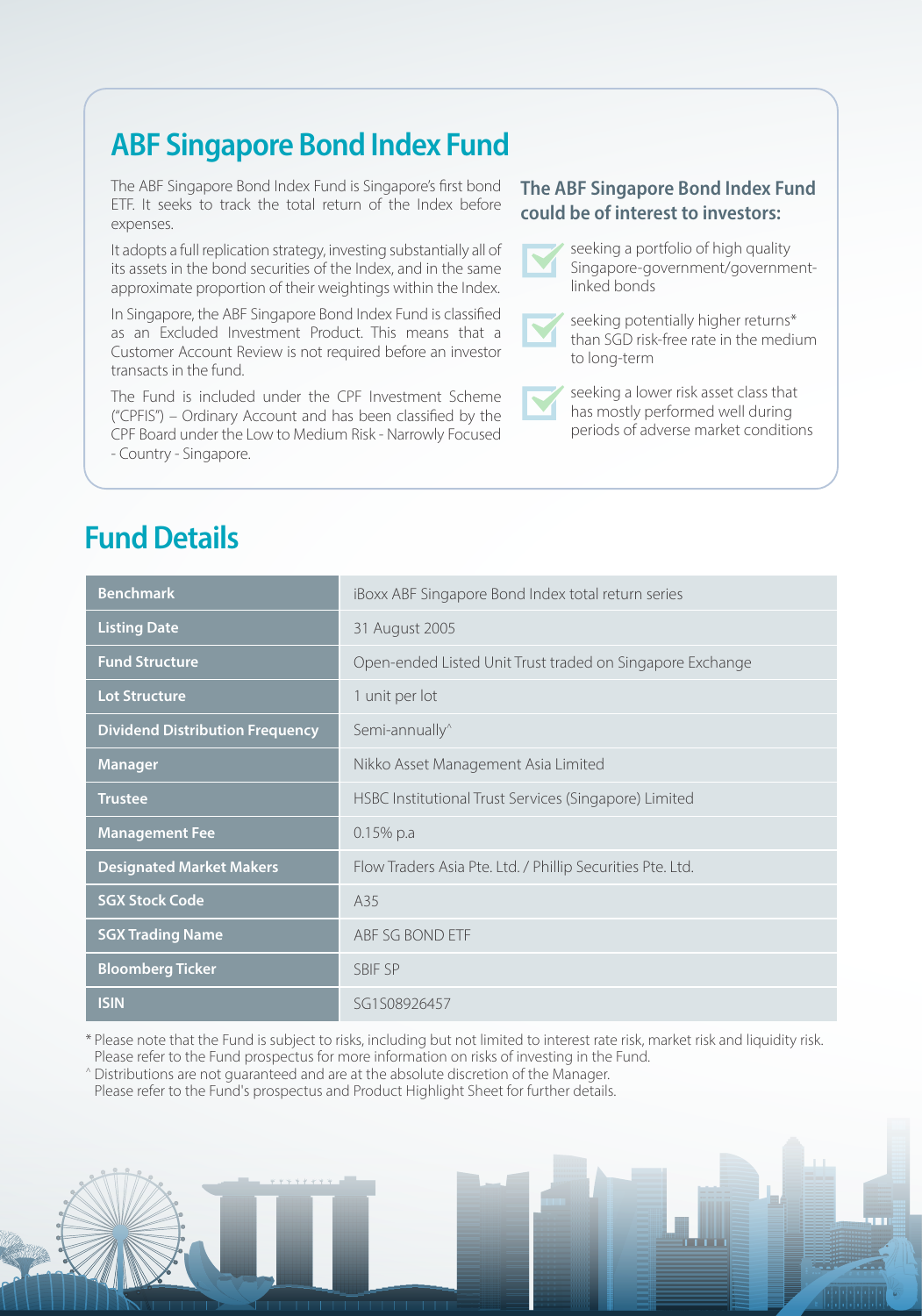# **The iBoxx ABF Singapore Bond Index ("the Index")**

The iBoxx ABF Singapore Bond Index comprises Singapore dollar bonds issued by the Singapore Government or Singapore Government-linked entities (e.g. Housing Development Board, Temasek, and Land Transport Authority).

The Index may also include Singapore dollar bonds issued or guaranteed by other Asian government, quasi-government or supranational organisations (e.g. Export-Import Bank of Korea). Figure 1 shows the country weights and issuer type of bonds that make up the Index.



#### **Figure 1: Index Characteristics of iBoxx ABF Singapore Bond Index**

Source: IHS Markit as of 31 March 2022

#### **Singapore Government Bonds are the highest-rated in the world**

Singapore is the only Asian country that has the highest AAA credit rating awarded by all 3 major credit rating agencies. Singapore has retained this status throughout the last 25 years, covering multiple periods of economic crisis, including the Asian Financial Crisis in 1997 and the Global Financial Crisis in 2008. Singapore's AAA credit rating is supported by its USD 380.9 billion\* of official foreign reserves and a prudent fiscal policy.

\* Source: Monetary Authority of Singapore, 31 March 2022 (preliminary)

#### **Table 1: Credit Ratings of Government Bonds**

|                      | S&P        | Moody's        | <b>Fitch</b> |
|----------------------|------------|----------------|--------------|
| <b>Singapore</b>     | AAA        | Aaa            | AAA          |
| <b>United States</b> | $AA+$      | Aaa            | AAA          |
| United Kingdom       | AA         | Aa3            | $AA-$        |
| France               | AA         | Aa2            | AA           |
| Japan                | $A+$       | A1             | A            |
| Hong Kong            | $AA+$      | Aa3            | $AA-$        |
| China                | $A+$       | A <sub>1</sub> | $A+$         |
| Taiwan               | AA         | Aa3            | AA           |
| South Korea          | АA         | Aa2            | $AA-$        |
| India                | BBB-       | Baa3           | BBB-         |
| Malaysia             | $A -$      | A <sub>3</sub> | BBB+         |
| Thailand             | BBB+       | Baa1           | BBB+         |
| Indonesia            | <b>BBB</b> | Baa2           | <b>BBB</b>   |
| Philippines          | BBB+       | Baa2           | BBB          |
| Vietnam              | ΒB         | Ba3            | ВB           |

Source: Bloomberg. 31 March 2022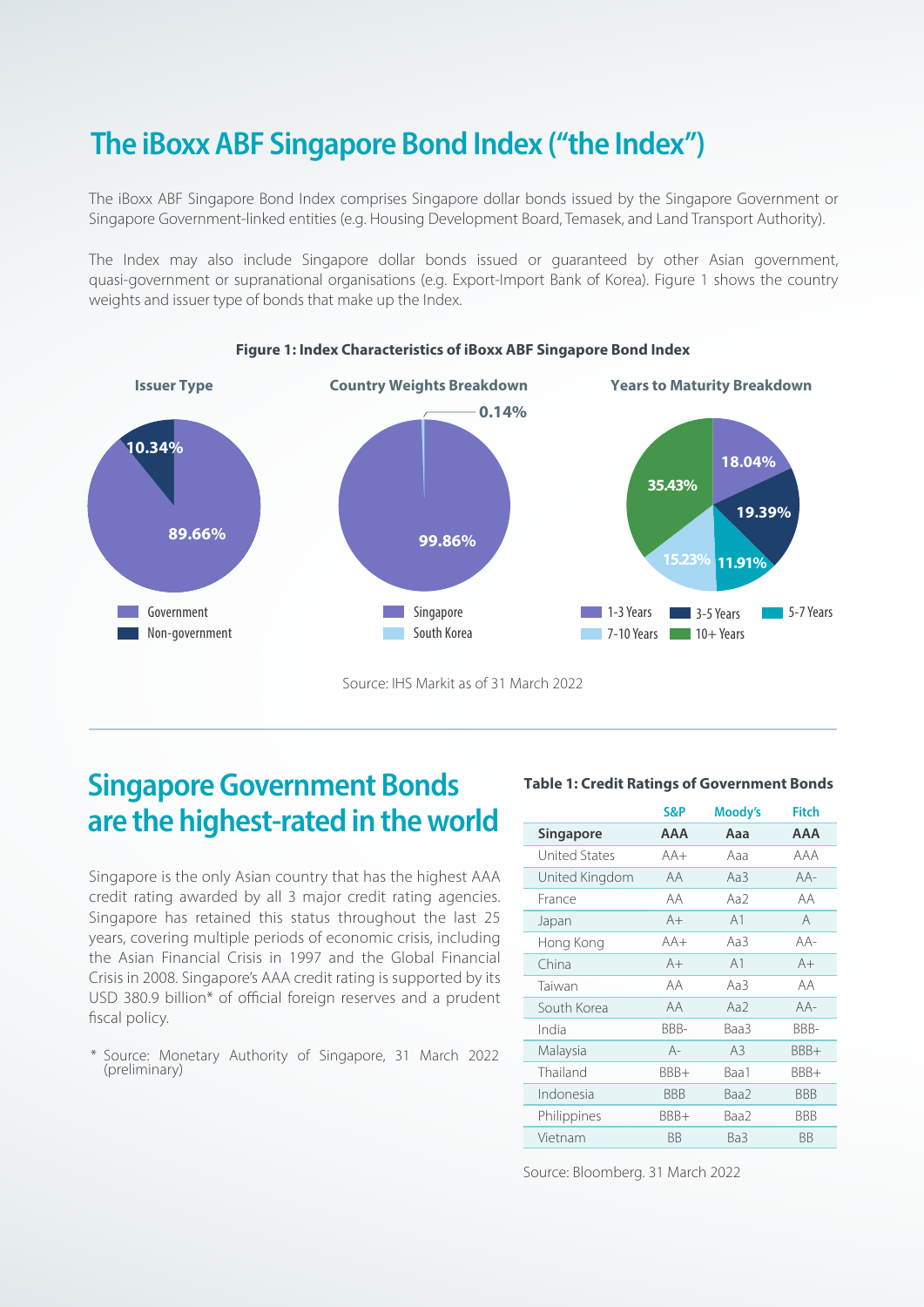# **Gain access to one of the world's highest yielding AAA-rated sovereign government bonds**

Over the last 10 years, the iBoxx ABF Singapore Bond Index ("the Index") has returned 1.6% annualised p.a.

In comparison, the FTSE World Government Bond Index (WGBI), a widely used benchmark which tracks sovereign debt from over 20 countries, returned 1.1% annualised p.a.

Not only are bonds issued by the Singapore government and quasi-Singapore government entities of the highest quality, returns are relatively attractive compared to equivalent or even less highly rated sovereign debt globally.



#### **Figure 2: Comparison of Index Performance between the iBoxx ABF Singapore Bond Index and FTSE World Government Bond Index (rebased to 100 as of March 2011)**

Source: Bloomberg, 31 March 2022. This chart is purely for illustrative purposes only and not to be relied upon as financial advice in any way. Index performance does not factor in any management fees, transaction costs or fund expenses. Data of the Index presented here may not be exactly the same as that of the Fund. Returns and performance figures are stated in SGD terms. Past performance is not indicative of future performance.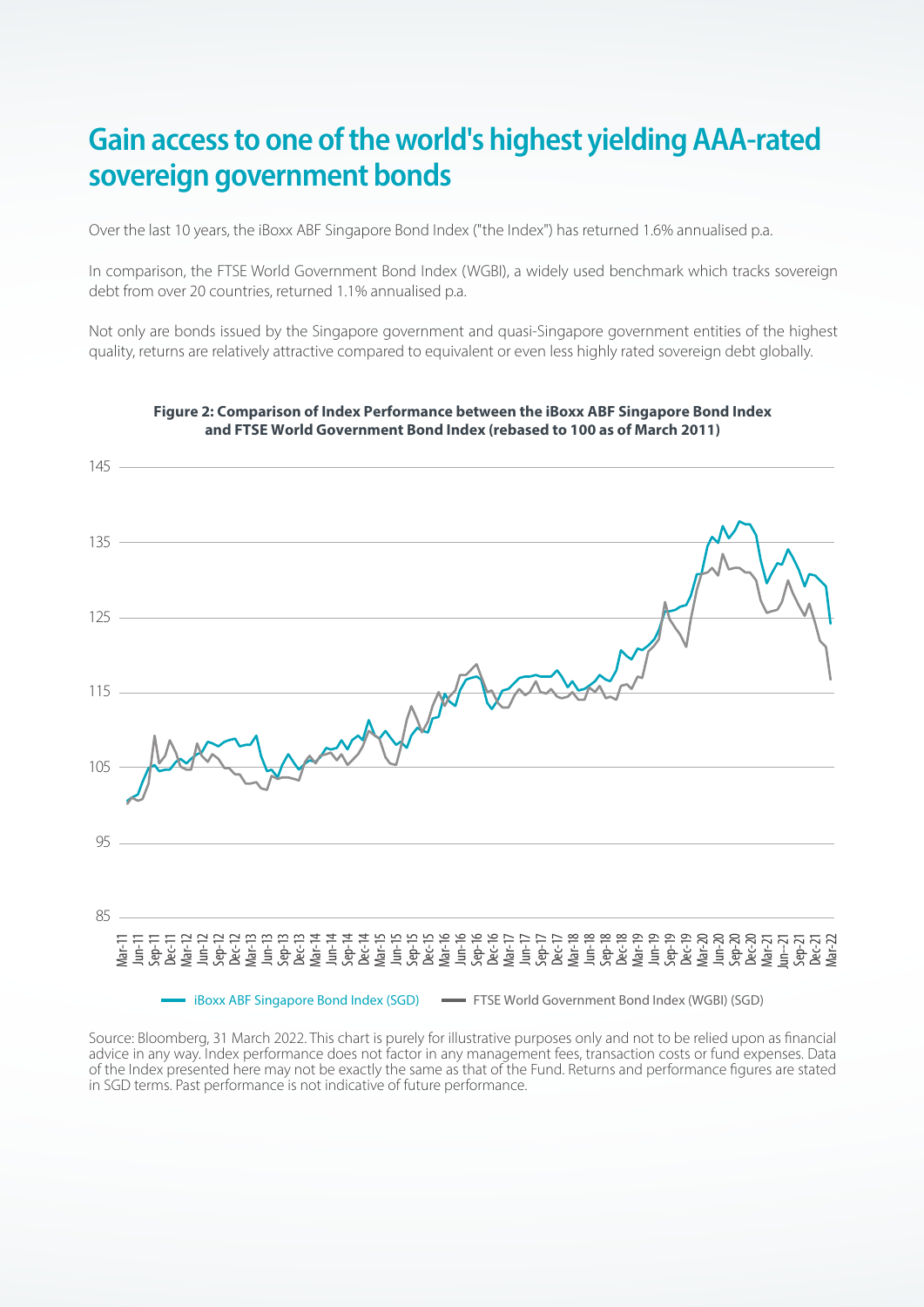# **A portfolio diversifier**

Historically, the Index has mostly performed well during periods of difficult market conditions. Due to its high credit quality and the strength of the Singapore Dollar, Singapore government bonds can be a compelling asset class for strategic asset allocation purposes to improve risk-adjusted returns of a portfolio.



Source: Bloomberg, Nikko AM, as of 31 March 2022. This chart is purely for illustrative purposes only and not to be relied upon as financial advice in any way. Index performance does not factor in any management fees, transaction costs or fund expenses. Data of the Index presented here may not be exactly the same as that of the Fund. Past performance is not indicative of the future performance.